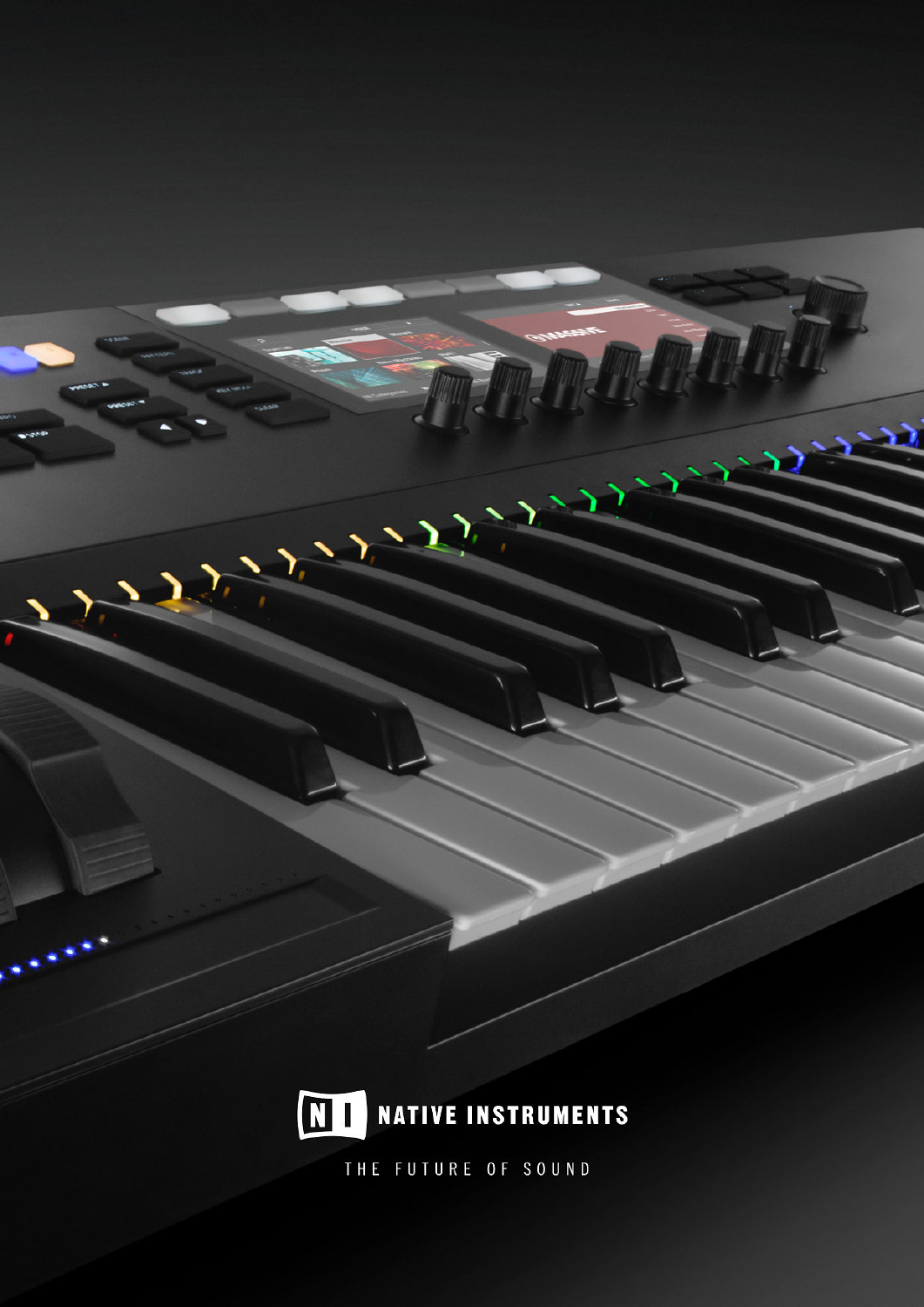# **Table of Contents**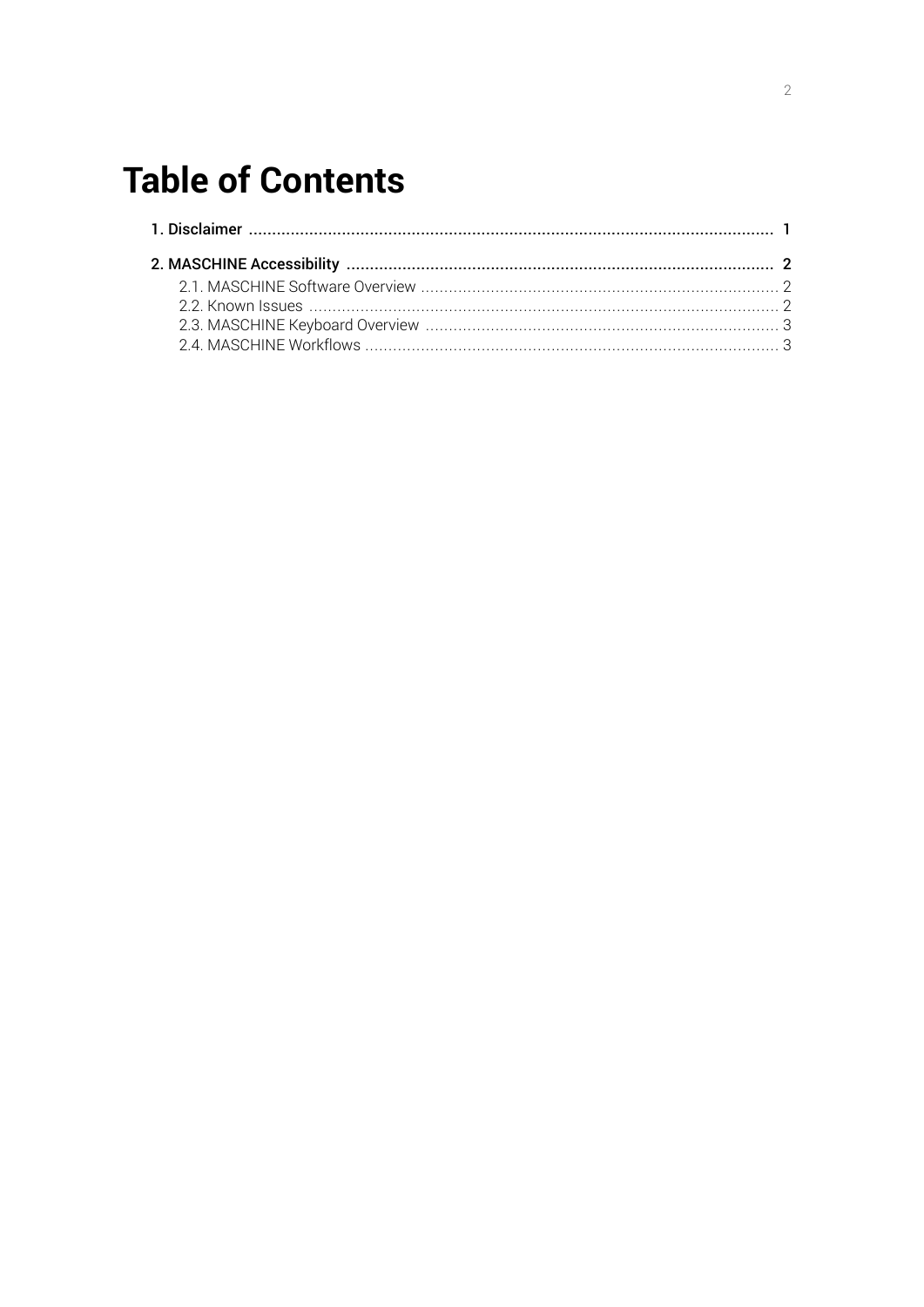## <span id="page-2-0"></span>1. Disclaimer

The information in this document is subject to change without notice and does not represent a commitment on the part of Native Instruments GmbH. The software described by this document is subject to a License Agreement and may not be copied to other media. No part of this publication may be copied, reproduced or otherwise transmitted or recorded, for any purpose, without prior written permission by Native Instruments GmbH, hereinafter referred to as Native Instruments.

"Native Instruments", "NI" and associated logos are (registered) trademarks of Native Instruments GmbH.

Mac, macOS, GarageBand, Logic and iTunes are registered trademarks of Apple Inc., registered in the U.S. and other countries.

Windows and DirectSound are registered trademarks of Microsoft Corporation in the United States and/or other countries.

All other trademarks are the property of their respective owners and use of them does not imply any affiliation with or endorsement by them.

Document authored by: Adil Ghanty, Hannah Lockwood, Stephen Penny

Software version: MASCHINE 2.13 (03/2021)

Hardware version: KOMPLETE KONTROL S-Series MK2

Special thanks to the Beta Test Team, who were invaluable not just in tracking down bugs, but in making this a better product.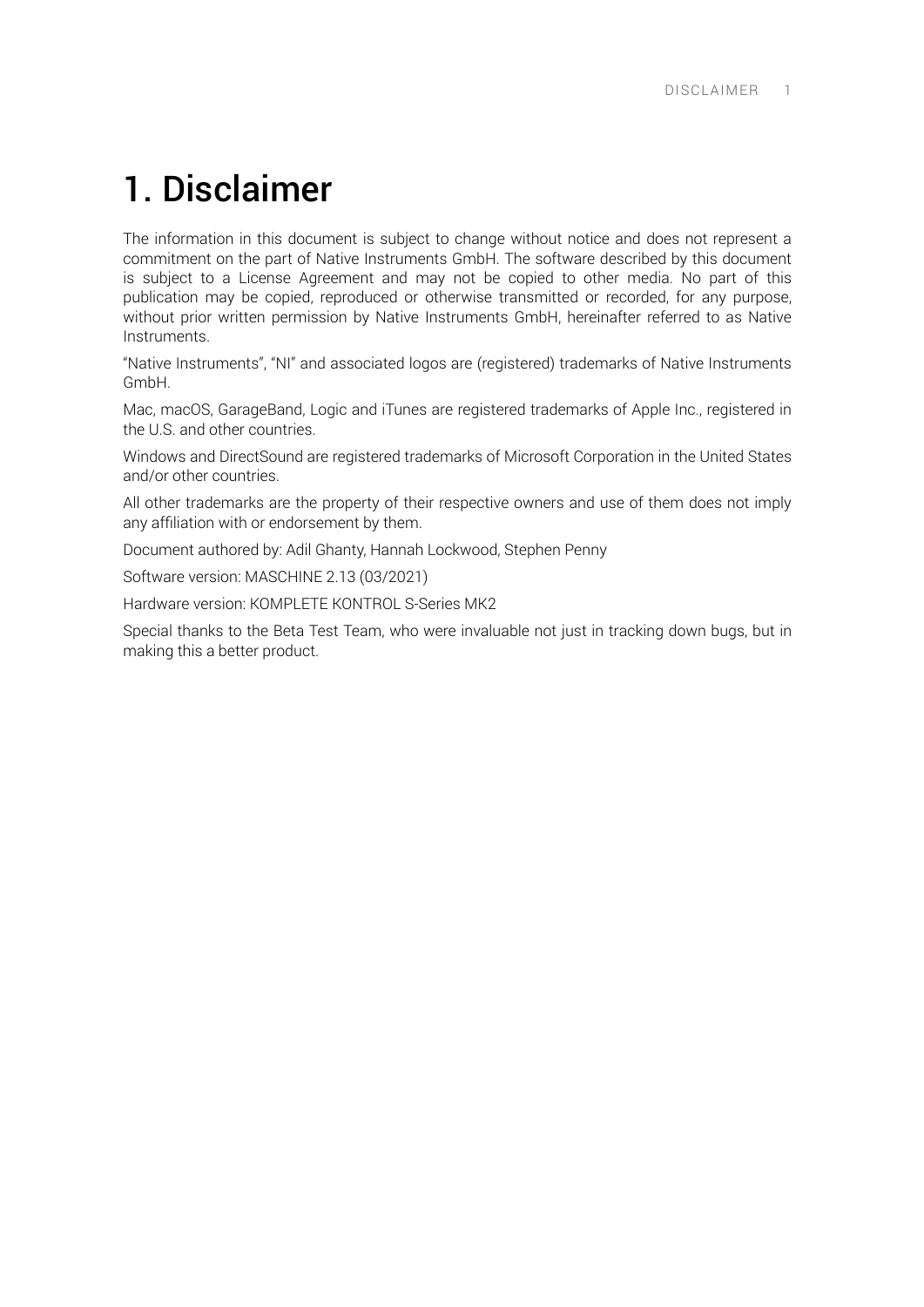# <span id="page-3-0"></span>2. MASCHINE Accessibility

Maschine software is Native Instruments' groove production software, bundled with Maschine pad controllers and Komplete Kontrol keyboards. The release of Maschine 2.13 software adds Accessibility from all Komplete Kontrol S-Series MK2 keyboard models (S49 MK2, S61 MK2, and S88 MK2).

Maschine pad controllers, such as Maschine MK3 or Mikro MK3, are not required to make use of the Accessibility features. However, a Maschine controller can be used alongside a Komplete Kontrol S-Series MK2 keyboard, but only the keyboard will be accessible.

Our approach to product development is incremental and we aspire to deliver value when possible, rather than constraining features and functionality to yearly releases. This allows us to share features with our customers as soon as they are ready, and learn what users do and do not like, allowing us to further iterate and refine.

This first release of Maschine Accessibility represents a starting point, rather than an end goal. There are limitations in this release that we will address in future updates, and we still very much aspire to extend this to other controllers.

### 2.1. MASCHINE Software Overview

Maschine shares similarities with popular non-linear DAWs such as Ableton Live. You can create Patterns for each instrument (Group), and add combinations of Patterns into Scenes, which are song sections (verse, chorus, middle-8, etc). You can then arrange your Scenes into a full song on the Timeline.

Groups in Maschine contain up to 16 Sounds. A Sound can be a One-shot sample, a loop, or an Instrument, and can also contain Effect plug-ins within the signal chain. The Maschine browser is home to individual presets for One-shot samples, loops, and instruments, as well as pre-configured Sounds which load an effects chain, and pre-configured Groups which contain 16 Sounds, all ready to go! Groups are labeled A-H, and Sounds are labeled 1-16, for example, A1.

Instruments, One-Shots, and (time-stretched) Loops can be played chromatically across the keyboard. Groups can also be played across 16 keys, with each key mapped to a single pitch from each of the contained Sounds; particularly great for playing drums. You can switch between these by pressing the Key Mode button.

You can control many of Maschine's functions directly from the S-Series keyboard. Maschine can operate as a standalone application, or run as a plug-in in a DAW. The setup and configuration of your keyboard will differ for each mode of use. If you are using Maschine in a DAW, you will first need to configure the host for use with your keyboard. Using Maschine in a DAW gives you access to additional tracks, and easy editing of preferences. Computer keyboard shortcuts like Command + O are not available, but operations such as saving and opening can be done directly in the DAW, as Maschine will recall it's loaded contents and settings between DAW sessions.

## 2.2. Known Issues

There are some issues and limitations that will be resolved in future updates. These include:

### Speech-related Bugs

• When the keyboard is in Pattern mode, Knob 1 is used to select Sound. This isn't always announced, even though the Sound selection is changing.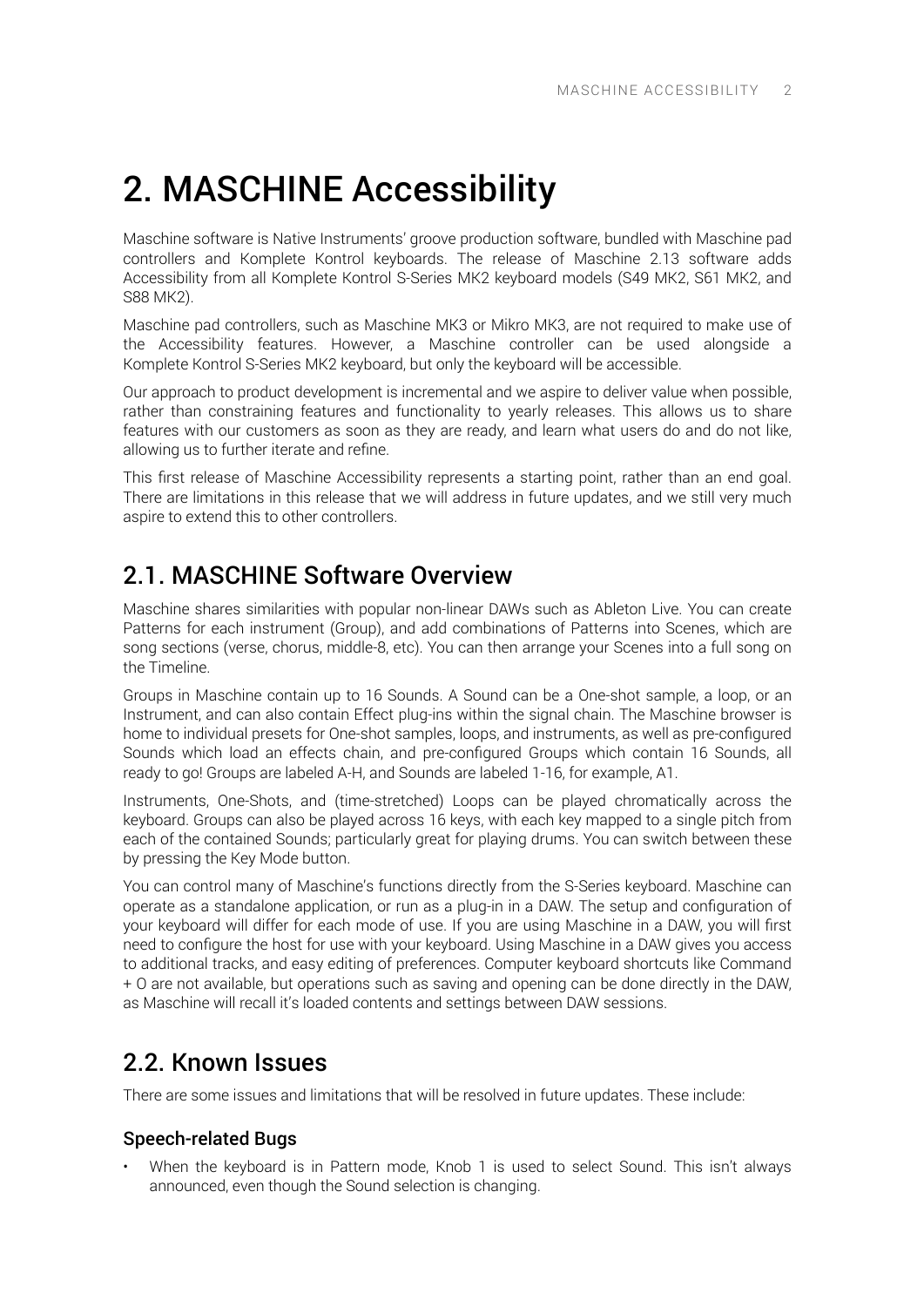<span id="page-4-0"></span>• When the keyboard is in Scene mode, the page left and right buttons select between banks of Scenes (1-8, 9-16, etc). Pressing these buttons may cause a readout of an unrelated parameter page.

### **Transport**

Control of transport in Maschine is slightly different from that of conventional linear DAWs. We have chosen to maintain this behavior as a starting point and will investigate ways to improve this for future releases. Currently, two potential limitations exist that may affect usability for visually impaired users:

- The 4-D encoder is not used to relocate the playhead, so it is not possible to relocate to another position on the timeline.
- Pressing Stop whilst transport is stopped does not relocate the playhead to the start of the project or section.

The following interactions can be used to work around this:

- Shift + Play buttons will start transport from the beginning of the project, or selected Scene if Loop is enabled.
- When Record Arm is enabled, Shift  $+$  Rec buttons will play a bar of count-in then begin recording.

#### Quitting and Saving in Standalone Mode

• Quit, Save, and Open commands can be applied when Maschine is running as a standalone application only. We plan to enable some of these commands from the keyboard in a future release. For more information, see MASCHINE Workflows.

## 2.3. MASCHINE Keyboard Overview

The S-Series MK2 keyboard is divided into the following sections:

- **Keybed Controls** are located at the bottom left corner, above the pitch and modulation wheels.
- **Central Console** is located in the center of your keyboard and contains touch-sensitive knobs and screen buttons. Screen buttons and knobs are referred to as 1-8 from left to right.
- **Navigation Controls** are located to the right of the Central Console, and feature six buttons and a 4-Directional (4-D) push encoder. These controls set the keyboard's mode and navigate through Maschine.
- **Maschine Controls** are located directly left of the Central Console, and feature ƒve dedicated buttons for Maschine.
- **Mute, Solo, Preset Up / Down, Page Left / Right** buttons are located immediately left of the Maschine controls.
- **Edit Controls** are located in the upper, leftmost cluster of buttons. They are used to Undo, Redo, activate and deactivate the Scale and Arpeggio modes, and more. The Shift button is an important global modified key and is located with the Edit controls.
- **Transport Controls** are found in the lower, leftmost cluster of buttons.

## 2.4. MASCHINE Workflows

The following workflows describe how to navigate Maschine software from your S-Series MK2 keyboard. Follow these steps to setup your software and keyboard, then learn how to make use of the Browser, Plug-in page, Transport controls, Scenes and Patterns, and Mixing mode from your keyboard.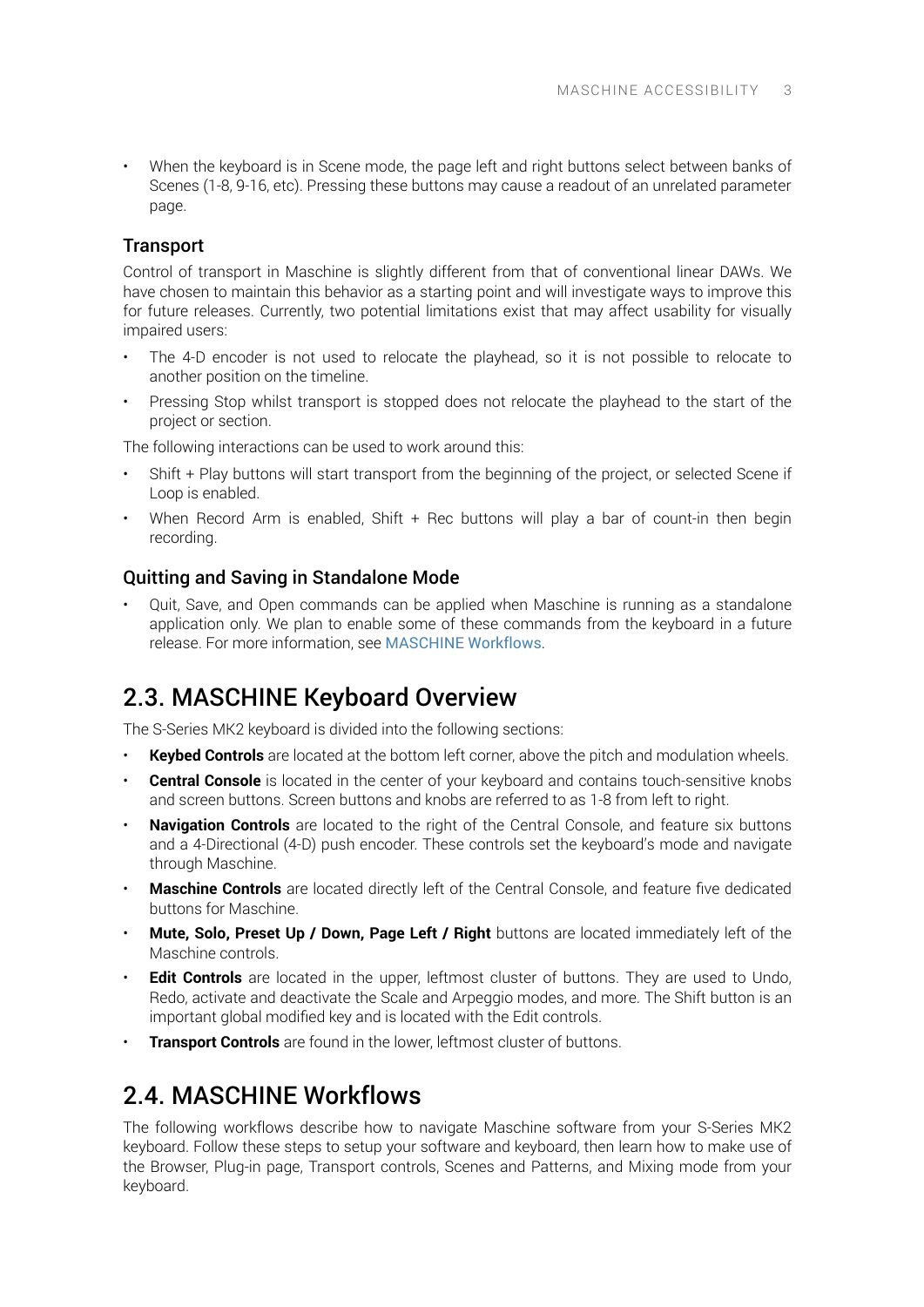### Setup

To get started, open Maschine software and start with a new project. Note that sighted assistance may be needed to pass through any dialogue boxes that might appear during plug-in scanning, and to enable the MIDI ports from your Komplete Kontrol S-Series MK2 Preferences.

- 1. Launch Maschine software.
- 2. Create a new project by pressing Command + N (macOS) or Ctrl + N (Windows) on your computer keyboard.
- **→** Maschine is now ready to start creating music. Next, setup the keyboard's Accessibility features.
- 3. In Accessibility mode, most actions from the keyboard will trigger a speech announcement. To activate Accessibility mode, hold the top left button (Shift) and press the top right button (Mixer) on the keyboard.
- 4. In Training mode, all button presses and parameter names are announced but the corresponding action is not triggered. Press Shift twice to enter Training mode.

#### Browser

The Browser allows you to load Groups, Sounds, Instruments, and Effects from an S-Series keyboard. Next, load a Drum Kit from the Groups tab of the Browser:

- 1. Press Browser, located in the Navigation Controls, to the right of the Central Console.
- 2. Use Screen Buttons 1 and 2 to navigate through the available file types and select Groups.
- 3. Use the knobs to filter through different search results. Adjust the knob to filter the respective tag: Products (Knob 2), Banks (Knob 3), Types (Knob 5), Sub-Types (Knob 6). Knob 8 and the 4- D encoder are used to scroll through the available results.
- 4. You will hear both sound previews and the name of each preset whilst scrolling through the results list. Use the up and down arrows to move to the next and previous presets without hearing the preset name. To toggle prehear (audition), press Shift + Screen Button 8.
- 5. Press Screen Button 8 or the 4-D encoder to load a Group.

### Plug-ins

Using your keyboard, you can navigate and edit your Plug-in chains, and adjust parameters. The Plug-in button is located top and center of the Navigation Controls

- 1. Press Plug-in to display the Plug-in page.
- 2. Press Button 1 to select the Master channel. Press Button 2 to select the Group channel. Press Button 3 to select the Sound channel.
- 3. Move through the Plug-in chain using Buttons 5 and 6 to select the next or previous plug-in. You can also push the 4-D encoder left or right to move between plug-ins.
- 4. If you want to replace a Plug-in, push the 4-D encoder to open the Plug-in Browser. Turn the 4- D encoder to select a Plug-in, and push the encoder to insert the Plug-in in the chain.
- 5. Press Button 8 to quick browse preset files for the selected Plug-in. Push the 4-D encoder to select the preset file.
- 6. To delete a Plug-in from the chain, press Clear.
- 7. Adjust the parameter values of the Plug-in using Knobs 1–8. The Page buttons provide access to other pages containing further functions to control. Select the next or previous parameter page using the Page Left/Page Right buttons.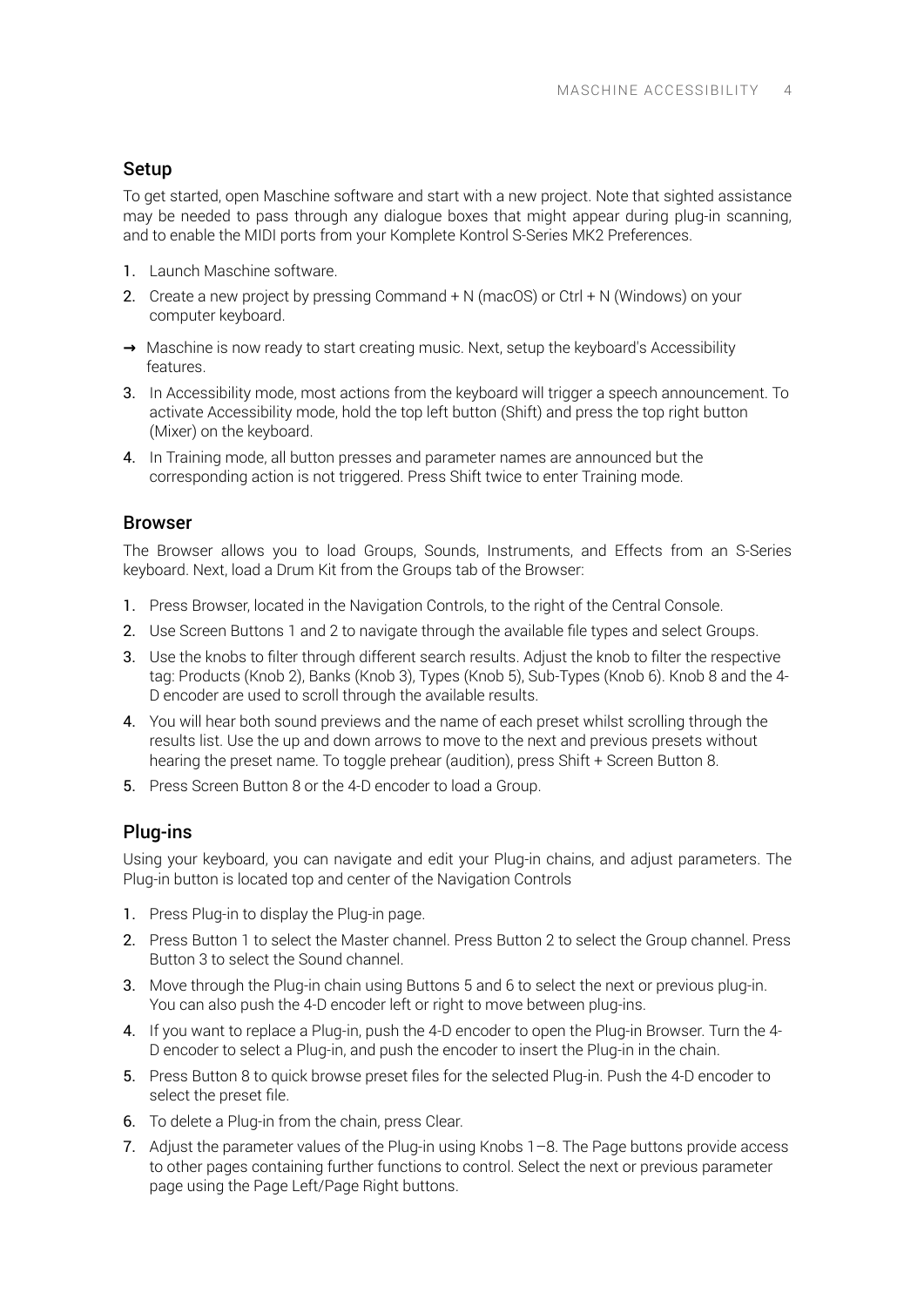### Performance

Use the Edit Controls, located in the upper, leftmost cluster of buttons, to access the Arpeggiator and Scale Engine. Adjust the settings according to your performance needs.

- 1. To activate the scale engine for the selected Group, press Scale.
- 2. Edit the scale engine by pressing Shift + Scale.
- 3. To activate the Arpeggiator for the selected Group, press Arp.
- 4. Edit the Arpeggiator settings by pressing Shift + Arp.
- 5. To activate quantization, press Quantize + turn Knob 1. To adjust the quantization value press Quantize + turn Knob 2.

Transport controls can be used to operate Maschine's playback. They are located on the lower left side of the keyboard.

- 1. Press Play to start playback.
- 2. Press Metro to activate/deactivate the metronome.
- 3. To adjust the Master tempo, press Tempo and turn Knob 1.
- 4. Press Shift + Play to restart playback.

### Recording

Pattern mode is the recommended mode for recording. The Pattern button is the second of the Maschine Controls, located left of the Central Console. In Pattern mode, you can create and edit Patterns, and use the 4-D encoder to move and edit note events. When you are ready to record a Pattern:

- 1. Press Pattern on the keyboard.
- 2. Use Buttons 1–8 to select a Pattern or create a new Pattern for the selected Scene.
- 3. Push 4-D encoder left or right to select another Group, and use Knob 1 to select another Sound in the Pattern.
- 4. Double the Pattern length by pressing Shift + Button 3.
- 5. Insert a copy of the selected Pattern by pressing Shift + Button 4, and insert an empty Pattern by pressing Shift.
- 6. Activate the count-in by pressing Shift + Rec.
- 7. Start recording by pressing Rec and stop recording by pressing Stop.
- 8. Adjust the Position using Knob 2. Adjust the Start position using Knob 3. Adjust the Length of the pattern using Knob 4.

#### Scene

Record multiple patterns, then add them into Scenes to create song sections. The Scene button is located at the top of the five Maschine Controls, on the left side of the Central Console. Press Scene to access the identical Ideas view of the Maschine software. This gives you instant control over your Scenes and Patterns.

- 1. Press Scene on the keyboard to enter Ideas view.
- 2. Use Buttons 1–8 to select a Scene or create a new Scene.
- 3. Use Knobs 1–8 to select another Pattern in the Scene and select the corresponding Group.